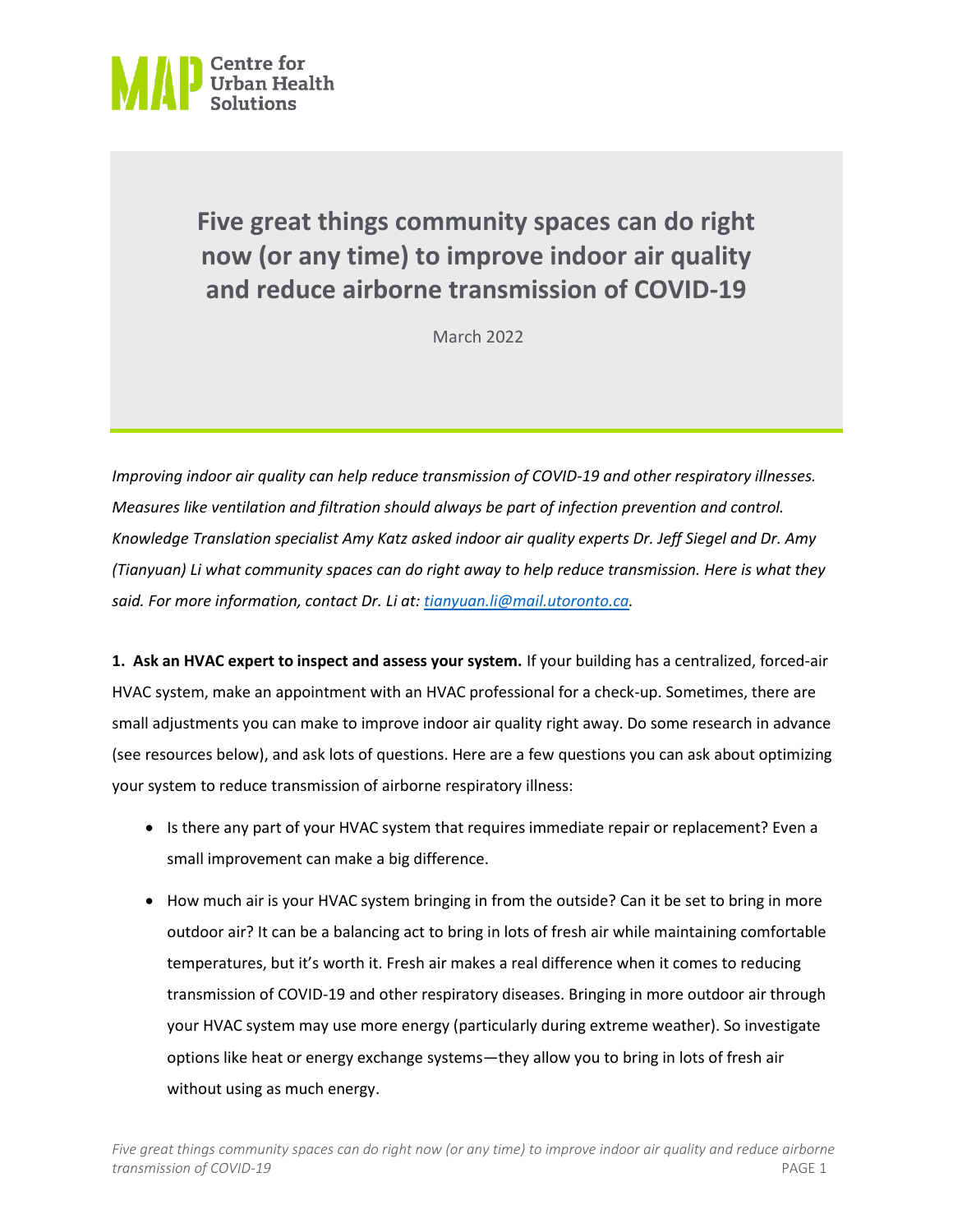

- Is your HVAC filter well-sealed? If not, air can escape around it, and will be released into the room without the benefit of filtration.
- Can your HVAC system be set to run all the time, even when the desired temperature has been reached? You want to make sure your HVAC system is providing the benefits of ventilation and filtration all the time through continuous operation. Depending on the age and type of HVAC fan, this can increase your electricity bills. Investing in a more efficient fan can be a way to minimize these extra costs.
- How many times an hour does your HVAC system replace all the stale air in the room with fresh and/or filtered air? The goal in congregate settings and community spaces should be six or more air exchanges per hour. If your system is not able to meet this target, ask the HVAC expert about options to improve the system performance, and how much this might cost. Even if you don't have the budget right now, it's a good opportunity to start planning.
- Can you upgrade your HVAC filter? All centralized, forced-air HVAC systems use filters. It's best to choose filters rated MERV-13 or higher, as they remove the fine particles that carry viruses out of the air. But not all HVAC systems will be able to function with very high-efficiency filters. Ask the HVAC expert to help identify the filter with the highest efficiency rating that's compatible with your system, and make sure that you change it according to the manufacturer's instructions (see more on how often to change your filter below).

#### **2. Work with an HVAC expert to ensure you have excellent bathroom fans that exhaust to the**

**outside.** Bathrooms are a high-risk setting for COVID-19 transmission. One of the best things you can do in bathrooms is clear the air between uses. An HVAC expert can help you make sure your bathroom fans exhaust to the outside, are well-maintained, and are working properly. You may also choose to install higher-powered bathroom fans, and run them continuously or as often as possible—just ask an HVAC expert to help you make sure this doesn't interfere with the way air flows in the building.

**3. Stock up on high-efficiency HVAC filters.** Once the HVAC expert helps you identify the filter with the highest efficiency rating that's compatible with your system, stock up. Most filter manufacturers recommend you change the filter every three months, although some more expensive filters may last longer and can represent better value. Manufacturer's recommendations are based on the assumption that you are running your system 20 per cent of the time. In this scenario, each year you'll need four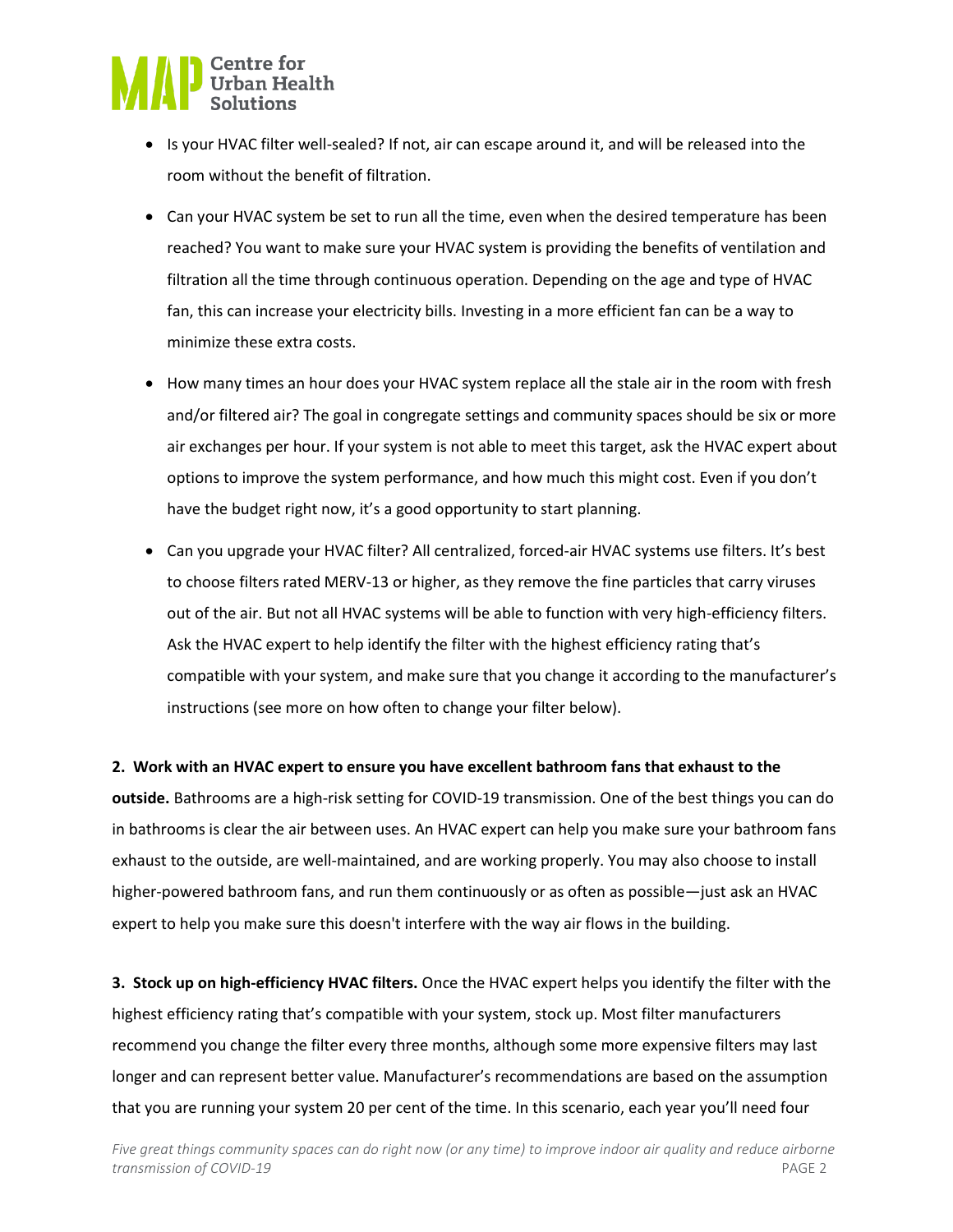# **D** Centre for<br>Urban Health

filters for each HVAC filter slot (some HVAC systems use two or more filters). If you are planning to run your system continuously (which we recommend), buy 20 filters for each HVAC filter slot, and change each filter every three weeks. When changing HVAC filters, wear a well-fitted N95 mask, goggles and gloves, and dispose of the filter in a well-sealed bag.

### **4. Buy or make high-quality portable air filters to help filter particles that carry viruses out of the air.**

These are a great idea in almost every room, with the exception of bathrooms. Avoid fancy, un-proven technologies like ionization, plasma, photocatalytic oxidation and hydroxyl radical. You don't need them, and some can release harmful by-products into the air. Focus on quality of the filter, and the "clean air delivery rate" (CADR), which will help you decide what size portable air filter to use in a specific room. Higher CADR means better removal performance. You can even make effective, low-cost portable air filters yourself. For tips on choosing, making, placing and safely-maintaining portable air cleaners, see the resources at the end of this article. When changing portable air filters, wear a well-fitted N95 mask, goggles and gloves, and dispose of the filter in a well-sealed bag.

**5. Stock up on N95 masks.** The best way to protect workers, residents, clients and visitors from an airborne virus is through the use of respirator-grade masks. As mentioned earlier, they should also be used when changing HVAC and portable air filters. Use this opportunity to make N95s available to everyone who uses your facility. It's also a good idea to do mask-fit testing for workers and residents if possible. But remember—even an N95 that hasn't been professionally fitted is better than a medical mask. Just try and get the best fit you can by choosing one that is the right size for your face, and adjusting the nosepiece and the straps or ear loops. Some masks work better for some face shapes than others—having a few options available at your facility can ensure that an appropriate mask is available for all individuals in a space.